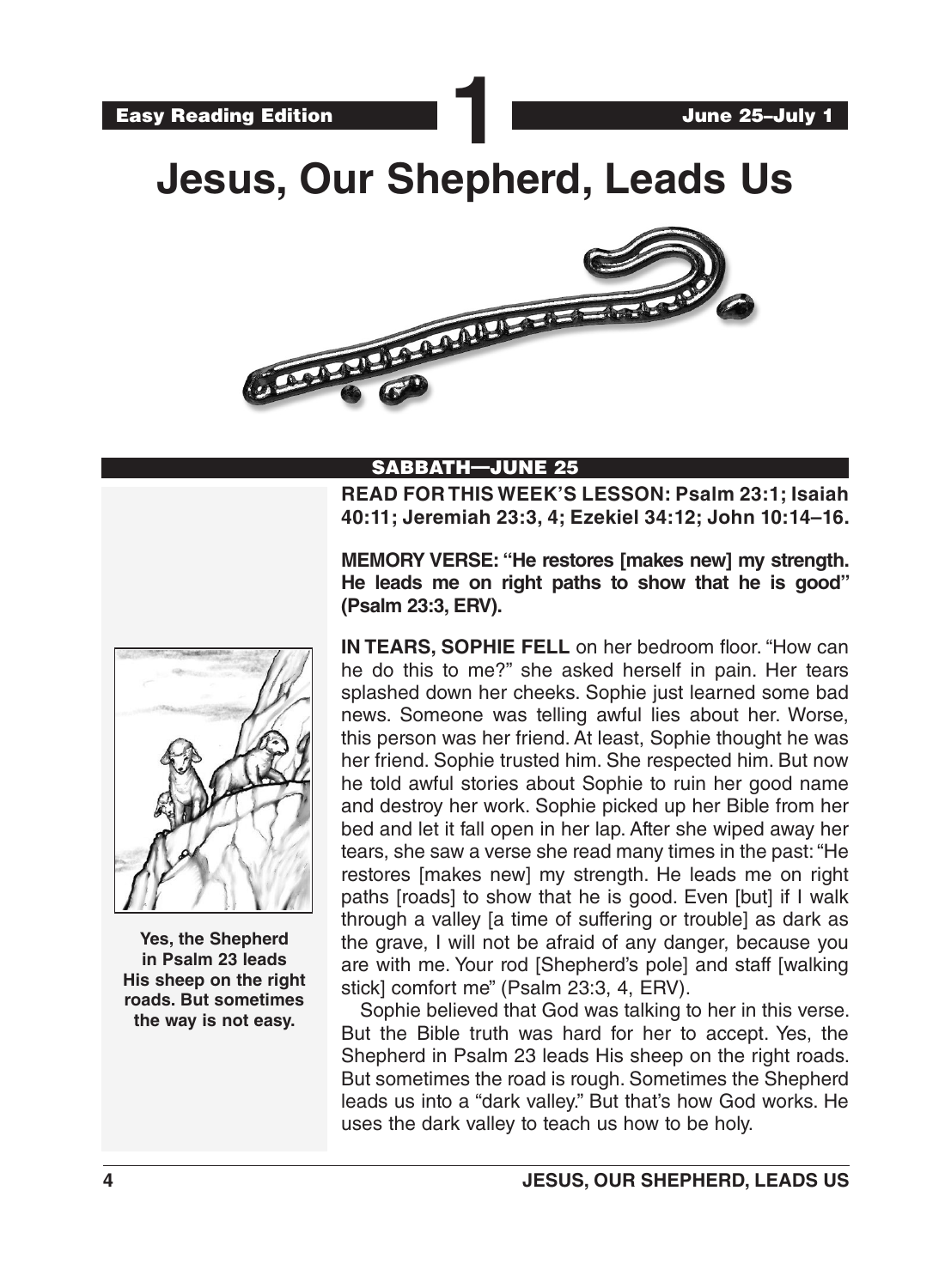#### SUNDAY—JUNE 26 Lesson 1

# **THE SHEPHERD: A GUIDE FOR OUR JOURNEY (Psalm 23:1)**

**"The Lord is my shepherd. He gives me everything I need" (Psalm 23:1, NIrV).** 

A teacher asked a group of children to draw a picture of God. All the children drew a heart somewhere in their picture. Then the teacher asked the children why they all drew a heart. All the children answered at the same time: "Because God is love!" The answer is that simple.

We have no trouble thinking the best about God when things are good in life, right? But as we grow older, life becomes harder and more difficult. Our view about God often changes. Of course, God Himself does not change (Hebrews 13:8; James 1:17). But we do.

So, we always need to remember how much God loves us and cares for us. Psalm 23 teaches us that we can always trust the love of God. Why? Because God's love also never changes. God is our loving Shepherd. The Bible uses the shepherd as a word picture to teach us how much Jesus cares for us. Before we look at Psalm 23, let's first look at what different Bible writers say about our Shepherd.

#### **What do you learn about the Shepherd from the verses below?**

| 1 Peter 2:25 <u>and 200 meters</u> and 200 meters and 200 meters and 200 meters and 200 meters and 200 meters and 200 meters and 200 meters and 200 meters and 200 meters and 200 meters and 200 meters and 200 meters and 200 mete |
|-------------------------------------------------------------------------------------------------------------------------------------------------------------------------------------------------------------------------------------|
|                                                                                                                                                                                                                                     |

**Now turn to Psalm 23:2–6. What does Jesus, our Shepherd, in Psalm 23, do to take care of His sheep?**

**What does it mean to you to know that Jesus, our Shepherd, cares for you? What if someone you know has a hard time with faith because of everything that he or she suffers? How can you use this picture of our Shepherd to comfort this person who suffers much?**



**We always need to remember how much God loves us and cares for us.**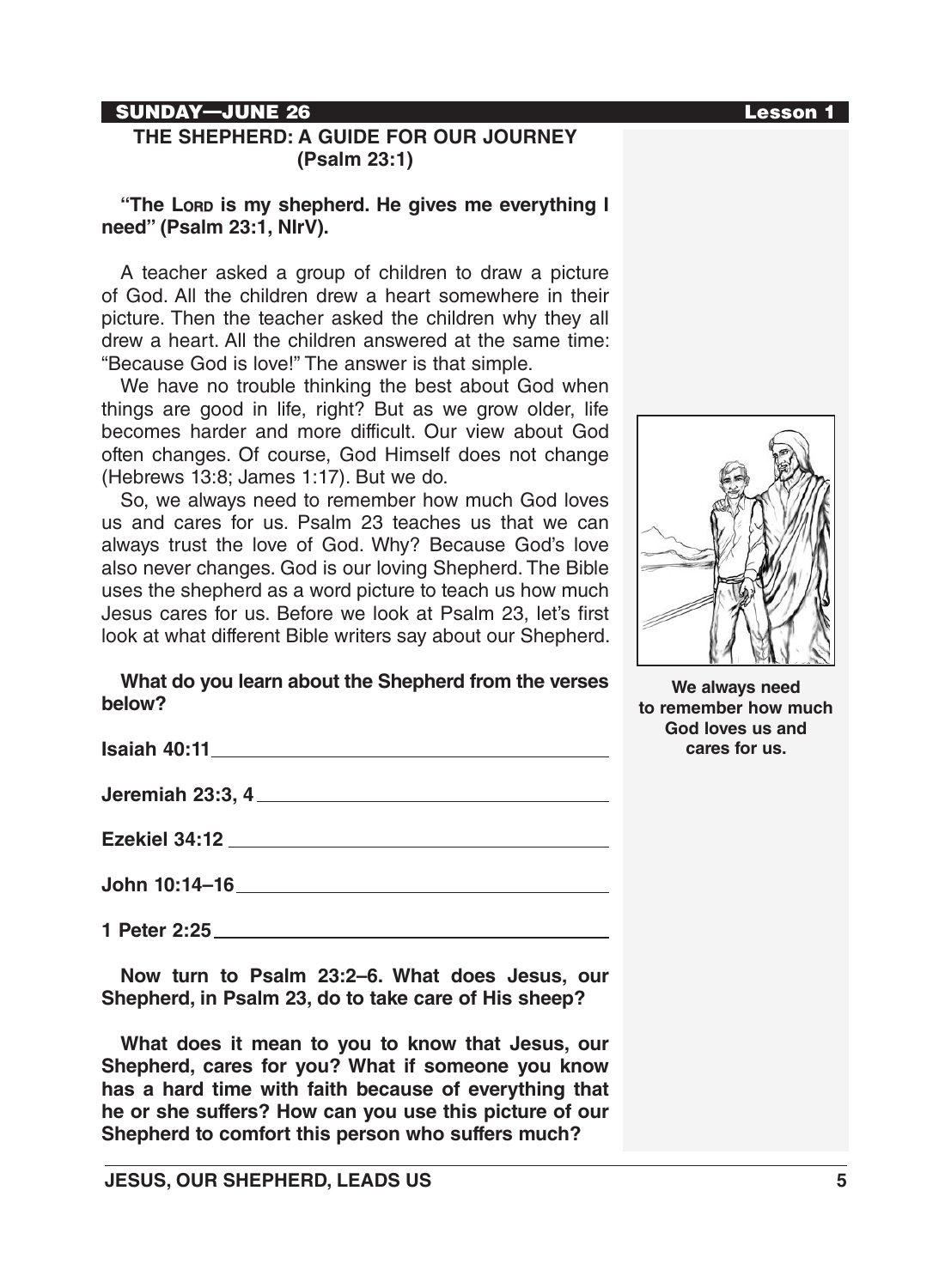#### Lesson 1 MONDAY—JUNE 27



**Psalm 23 shows us how our journey in life is the same as a road.**

# **"He leads me on right [good] paths [roads] to show that he is good" (Psalm 23:3, ERV).**

**GOOD ROADS (Psalm 23:3)**

Psalm 23 shows us how our journey in life is the same as a road. For sure, God leads us on the best roads possible. But does that mean that our trip always will be easy? Make a picture in your mind of the "right [good] paths [roads]" (Psalm 23:3, ERV) that God chooses for us. Sometimes we can't see where the road ends. But you already know that your home with God in heaven is at the end of the road. What else do you see on the road? Do you see where the road will go? No. You can see only a few places along the road. Other parts of the road are hidden. Sometimes the road disappears over the top of a high hill. Some parts of the road are easy for you to walk down. Other parts of the road are full of rough areas. In the same way, Israel had a hard time with faith when they traveled from Egypt to the Promised Land.

# **Read Psalm 23. In Psalm 23, David talks about some of the difficult places that the sheep must go through on their way to see God. What are some of these difficult places?**

To help us answer the question, let us start by asking one more question: Why does David name the roads the "right [good] paths [roads]" (Psalm 23:3, ERV)? Here are four important reasons: (1) These roads are good because they go in the right direction. They lead the sheep to the Shepherd's home. (2) The roads are good because they help us follow the same life as our Shepherd. (3) The roads are good because they train us to behave the same as the Shepherd behaves. (4) The roads are good because they help us to praise the Lord and honor Him. So, the roads with Jesus our Shepherd are good for us to travel when the roads are easy and when the roads are hard.

When God leads us, He trains us to be holy. God guides us and protects us while He teaches us. God leads us because He is teaching us to be a holy people.

**How can hard times or your experience of suffering help you show the love of God to other people?**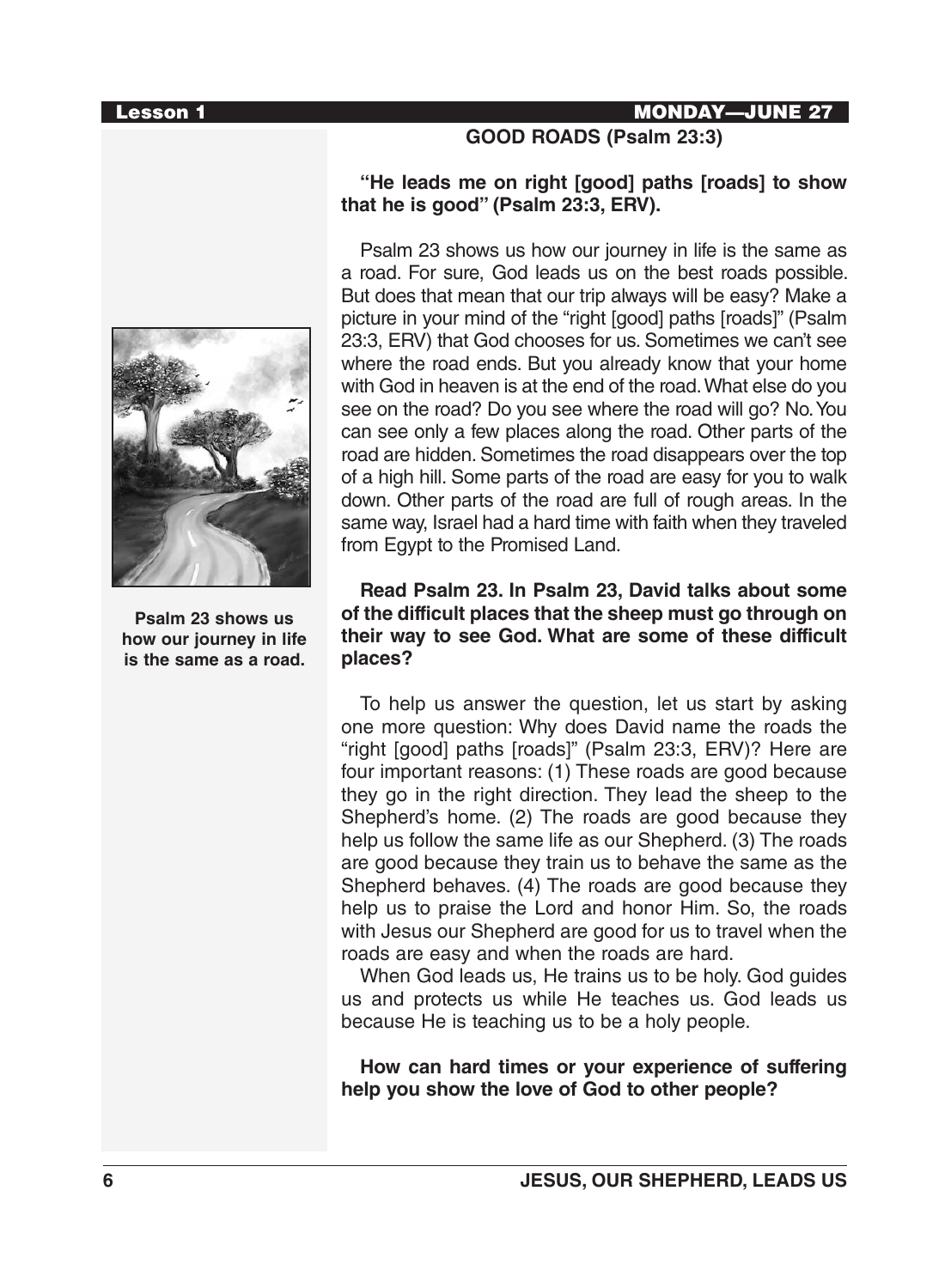# TUESDAY—JUNE 28 Lesson 1

# **WHEN GOD LEADS US IN WAYS WE DON'T EXPECT: PART 1 (Psalm 23:4)**

**"Even [but] if I walk through a valley [a time of suffering or trouble] as dark as the grave, I will not be afraid of any danger, because you are with me. Your rod [Shepherd's pole] and staff [walking stick] comfort me" (Psalm 23:4, ERV).**

What if we traveled only on roads that were next to cool streams and green grass? Cool water and nice weather would help our journey to be easy, right? But David says that life is not always easy. The road of life is next to the "valley" that's as dark as the grave. The valley is a word picture for suffering or trouble. No one wants to visit it! In Bible times and now, the valleys in Israel often flooded with water. These valleys are not very wide. There are tall mountains on each side that block out the light. That's why David names the place in his poem the "valley as dark as the grave" (Psalm 23:4, ERV).

**Think about the times you've been in your own "valley [a time of suffering or trouble] as dark as the grave" (Psalm 23:4, ERV). Share your experience with the class. Were you afraid? Did you remember that Jesus, the Shepherd, was there with you? Which Bible verses were the most precious to you at that time? Why?**

**How do you think the sheep end up in the valley? Do you think the sheep find the valley on their own? Or does the Shepherd lead the sheep to the valley Himself? Explain.**

"A lamb in the valley as dark as the grave may think that the Shepherd led him the wrong way. But this thought is false. The lamb must travel that dark valley. Why? So, he will learn not to fear. The Shepherd is always with the lamb."—Elisabeth Elliot, *Quest for Love* (Grand Rapids, MI: Revell Books, 1996), page 218, adapted.

**Have you ever felt that the Lord led you the wrong way? When God, our Shepherd, leads us in a new and strange way, we may misunderstand Him. Why do you think that God allows our misunderstanding?**



**The road of life is next to the "valley" that's as dark as the grave. This valley is a word picture for suffering or trouble.**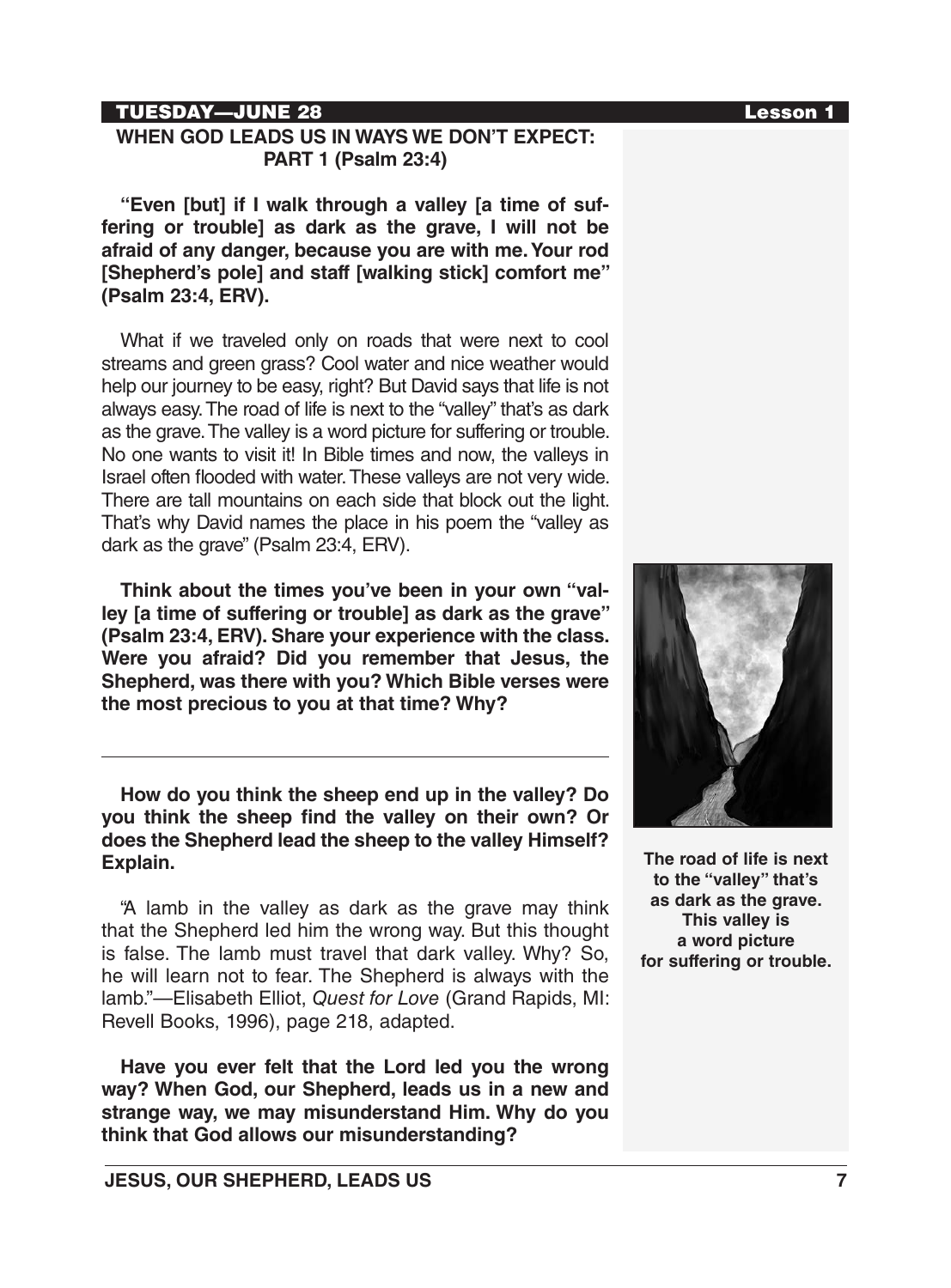**When the guest arrived, the host poured oil on the guest's head before he went to the feast hall.**

# Lesson 1 WEDNESDAY—JUNE 29

# **WHEN GOD LEADS US IN WAYS WE DON'T EXPECT: PART 2 (Psalm 23:5)**

# **"You prepared [made] a meal for me in front of my enemies. You welcomed me as an honored guest. My cup is full and spilling over" (Psalm 23:5, ERV).**

Sad to say, we have enemies in this life. How do you feel about your enemies? Do you think about how you can hurt the people who hurt you or destroyed your work? Christians often have a hard time deciding what they should do about their enemies.

# **Who are your enemies? What did you say to the person who tried to hurt you or your loved ones? Did you think about Jesus' words to us in Matthew 5:44 or the words of Paul in Romans 12:18–21?**

In Psalm 23:5, David shows us how to behave with our enemies. David does not think about the bad things his enemies did to him in the past. No, David thinks about all the wonderful things God is doing for him right now.

In the time of David, a host did something very special for a guest that he wanted to honor. When the guest arrived, the host poured oil on the guest's head before he went to the feast hall. The oil was a mix of olive oil and perfume. Then the host led the guest to a seat at a table. In front of the guest was more food than he can eat.

# **In Psalm 23:5, David talks about the table, oil, and a cup. How do these three things help us remember that God always takes care of our needs?**

Paul tells us, "Our fight is not with people. [Our fight] is against the leaders and the powers and the spirits of darkness in this world. [Our fight] is against the demon world [government] that works in the heavens [skies]" (Ephesians 6:12, NLV). So, we have enemies we see, and enemies we don't see. They are all around us everywhere. But when we're with our Shepherd, Jesus, no one can steal the blessings that He gives us.

**What did the Shepherd do for you when your enemies were all around you? How can your answer help you to remember to give thanks during the difficult times ahead?**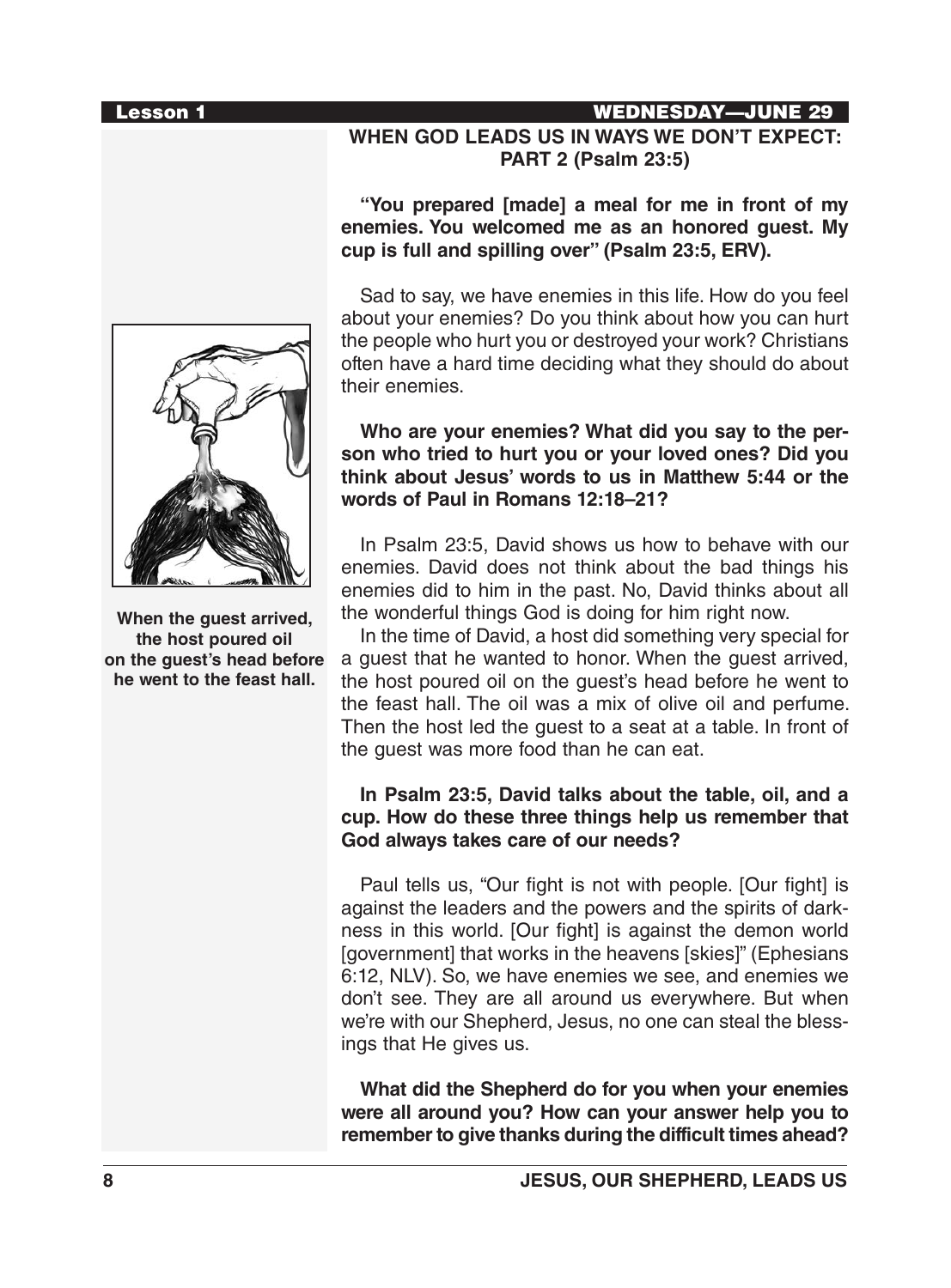# THURSDAY—JUNE 30 Lesson 1

# **A PROMISE FOR THE JOURNEY (Psalm 23:6)**

**"I am sure that your goodness [mercy] and love will follow me all the days of my life. And I will live in the house of the Lord forever [a long, long time]" (Psalm 23:6, NIrV).**

When bad things happen to us, we may feel that God has left us alone. We may believe that God is not doing very much for us. Because we are in trouble, we think that God doesn't care about us. But David doesn't feel this way.

# **David has some hard times in life. But what two things does David say in Psalm 23:6 that he's sure about? (Also read Ephesians 1:4; 2 Peter 1:10; and Hebrews 11:13–15.)**

In Psalm 23:6, NIrV, the verb written as "follow" is much stronger in the Hebrew language. This Hebrew word "live" is the same as "to chase" someone. How does "live" or "chase" help us understand God's love and mercy? God loves us so much that His love and mercy are the same as people who run in a race. God's love and mercy "chase" us the same as runners. We cannot escape God's love and mercy. They will "chase" after us. When God's love and mercy "catch" us, they will stay with us all the days of our lives. (Look at Genesis 14:14; Joshua 10:19; and 1 Samuel 25:29. Do you see how these verses show us the idea of "chasing" after something?)

**God's love and mercy are the same as fast runners. Make a picture in your mind of God chasing after you. Why do you think David uses this word picture? What do you think David wants us to understand about God and His love for us?**

At times, life will be hard. People may hurt us or work against us. We may doubt God's love for us at these times. We may wonder if God is really leading us. During these difficult times, we must remember Jesus. When He was on the cross, Jesus had strong faith in God's love. This trust helped Jesus stay strong while He hung on the cross. If these thoughts helped Jesus, they can help us, too.

There are times when our family and friends ask us questions. In Psalm 23:6, David shows us the best way to answer them. Don't argue. Just share your personal belief in Bible truth about God.



**God's love and mercy "chase" us the same as runners. We cannot escape God's love and mercy.**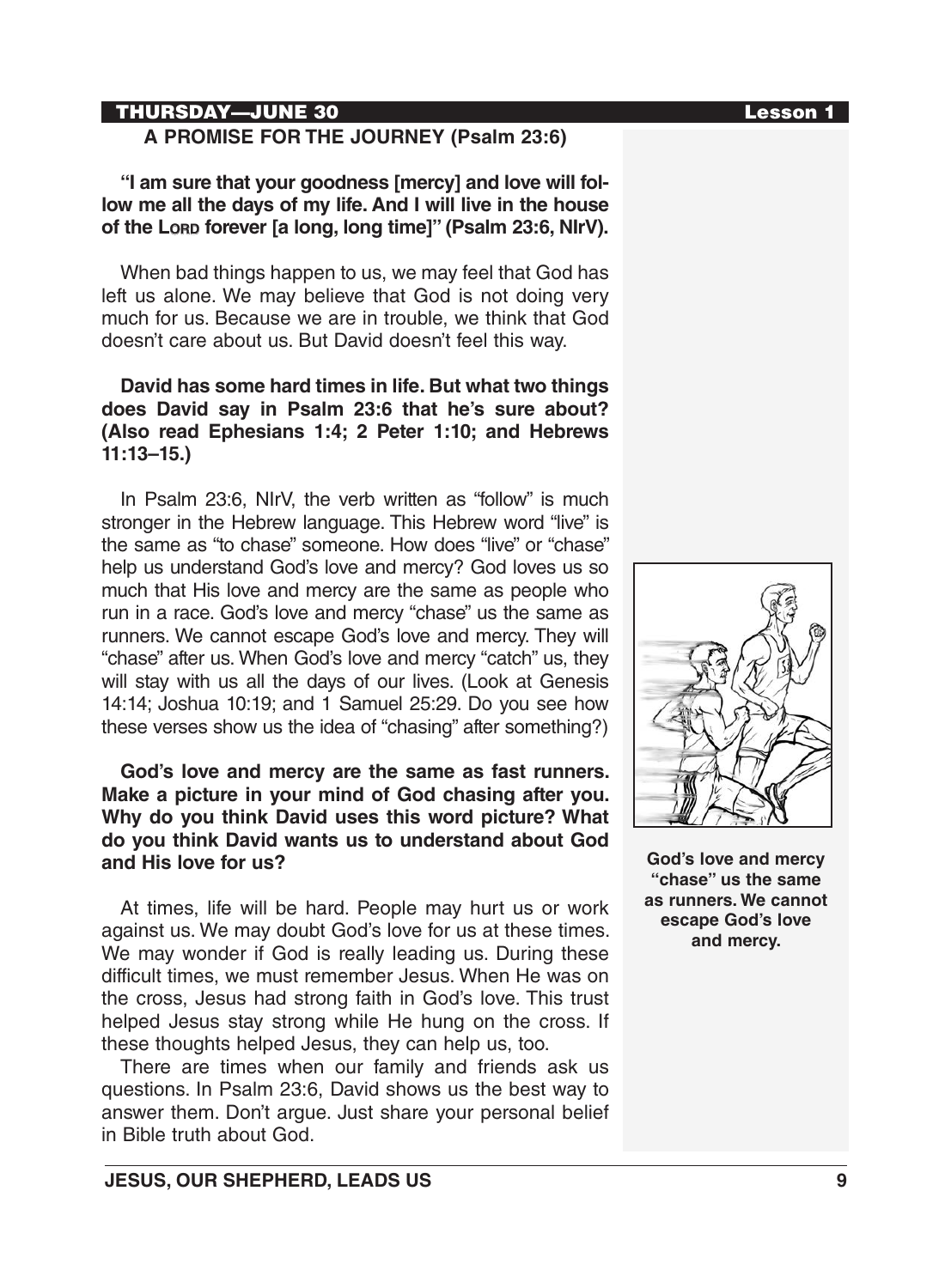# Lesson 1 FRIDAY—JULY 1

**ADDITIONAL THOUGHT:** Read Ellen G. White, "Missionaries in the Home," page 143, in *Testimonies for the Church*, volume 4; "The Divine Shepherd," pages 476–484, in *The Desire of Ages*.

"How will we finally win the war against sin? We will have difficult tests and experiences in our religious life. But we must not stop trusting in God. Our difficult tests and experiences are part of our education in the 'school of Jesus Christ.' Jesus uses these tests and experiences to make our hearts clean from sin. So, we must stay strong when we are attacked by Satan. Satan will say awful things to us to discourage us. But we must not give up. We must not fall into the traps that Satan makes for us along the way. . . .

"Do not look at your problems. Keep looking to God. Then you will not faint when troubles come. You will soon see Jesus reaching His hand to help you. Give Him your hand in trust. Let Jesus lead you. Then you will grow in trust. Soon your heart will fill with hope.

"You will find the help you need in Jesus. He will help you to become as He is. He will give you a perfect and holy heart that is filled with His love. Satan can't put out the light that shines from the heart of this person. . . . God gave us His best gift. He gave us His only Son, Jesus. Jesus brings us back to God. Jesus gives us His own perfect life so that we can live with God in heaven."—Ellen G. White, *Messages to Young People*, pages 63, 64, adapted.

# **DISCUSSION QUESTIONS:**

1 "Our difficult tests and experiences are part of our education in the 'school of Jesus Christ.' " Share a story from your own life about a time when you had a difficult test or experience. What did the experience teach you?

2 How can we help Jesus to comfort and encourage other people? How is this work part of God's plan to help other people in their time of suffering and need? What things can you do as a church to help people who are in need?

3 How has God's love and mercy "chased" you and your friends at church? What can you learn from each other's experiences?



**"Do not look at your problems. Keep looking to God. Then you will not faint when troubles come."**